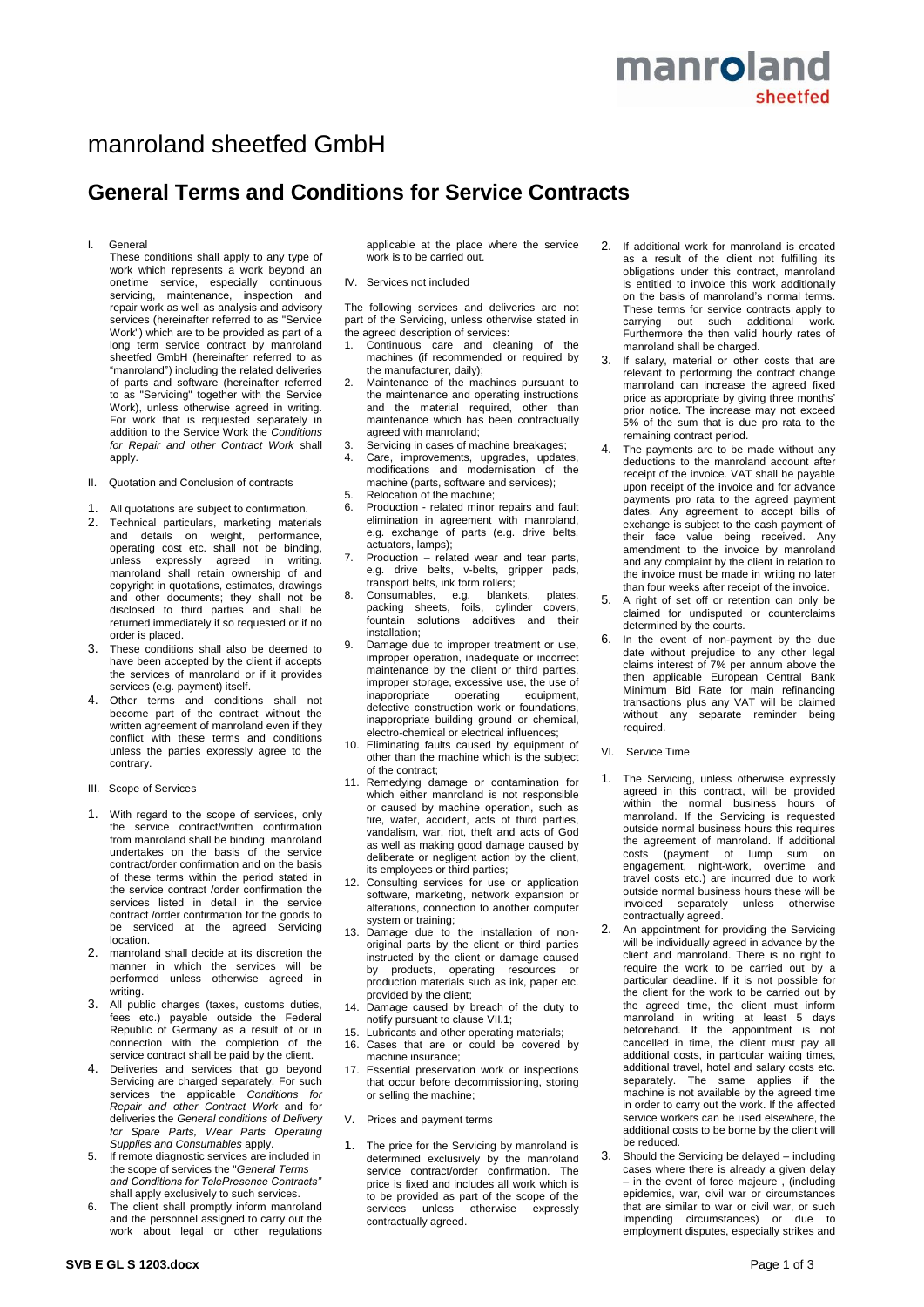lockouts, or due to circumstances for which manroland is not responsible, the service can be carried out within an appropriate period after the end of the relevant events as long as these events affected the timely performance of the Servicing. manroland must inform the client of the occurrence and expected duration of such events in important cases. The Servicing will be delayed as appropriate if the client is in arrears with its payment or other contractual obligations.

If the provision of the Servicing is delayed for reasons for which the client is not responsible or for reasons other than those set out in clause VI.2 and VI.3, the service must be performed within an appropriate period set by the client. If the Servicing is not carried out within such appropriate period and the client incurs loss due to the delay, claims for damages related to such loss will be limited to 5% of the price for one calendar year. The limit of liability will not apply in the case of wilful misconduct of officers, employees or agents of manroland. Other claims are determined exclusively pursuant to clause XI (Liability) of these conditions.

#### VII. Client cooperation

- 1. The client is obliged to inform manroland in writing and in good time of the status of the measuring devices (e.g. operating hours counter or sheet counter, as agreed upon) at the intervals stated in the order confirmation, as long as these intervals are agreed for the provision of the service. These notifications are essential so that the Servicing can be provided by manroland as set out in the contract. The client is also obliged to inform manroland of any failure in the measuring devices. The operating hours or the amount of sheets printed by the time of the exchange of the counter must be recorded by the client manually. If the completion of an interval (counter reading) is notified late for inspections that take place periodically (by exceeding the times stated in the order confirmation by more than 10%) the client is obliged to pay for all expenses and costs incurred as a result. In addition, manroland may terminate the contract pursuant to clause IX.1.
- 2. The client will make the machine available to manroland for the necessary duration required for the Service Work.
- If the delivery of spare parts and repairs are part of the scope of services, the client must inform manroland without delay if any faults, unusual noises or anything similar occur. The client must describe the faults, noises or changes as precisely as possible in the notification.
- The client will prepare the machine for carrying out the Service Work. In particular it will undertake the necessary cleaning and other necessary preparatory work.
- The client must undertake the measures required to protect people and property at the installation location. Furthermore it must instruct manroland and the service staff of manroland about the legal and operational safety regulations to be observed by service staff.
- 6. The client grants the service staff unrestricted access to the machines stated in the order and the place where the machines, related systems and equipment are located.

The client (or a company instructed by it at its expense) will clean and maintain the machine pursuant to the manufacturer's requirements to the extent not covered by the contract. The client will document this, for example in the TelePresence maintenance manager.

The client will make available to manroland free of charge the power, water, compressed air, gas, lifting devices (the

latter if available to the client) and other necessary resources as well as all the required connections, printing materials, printing plates, rubber blankets, ink, filters and lubricants as it requires to carry out the work.

- 8. The client must not undertake any revisions, additions or other changes without the prior written approval of manroland.
- The client will at its own expense make all necessary assistance available to carry out the Service Work. The precise scope is set out in the service contract/order confirmation.
- 10. If spare parts are delivered as part of the service to be provided the client is obliged to store and manage them properly.
- The client must before commencement of the work make a security copy of the production data stored on a data carrier which is independent from the machine.

#### VIII. Client's termination right

- 1. The client can terminate this contract without notice if:
- a. it is wholly impossible for manroland to carry out the service contract
- b. manroland is delayed from providing the contractual services (clause VI) and the client has set an appropriate deadline and expressly stated that it will withdraw from or terminate the service contract after the end of such deadline if manroland does not adhere to it through its own default.
- 2. Claims for damages on termination are regulated exclusively by clause XI.
- IX. Right of termination by manroland

Without prejudice to its other legal or contractual claims, manroland may terminate the service contract without notice if:

- the client has not informed manroland of the intervals after which the service work is due in time (as per clause VII.1); or
- 2. the machine has been moved to a location other than that stated in the order; or
- 3. the client has not complied with its contractual obligations, in particular providing plant and undertaking preliminary work within the set period as requested; or
- insolvency of the client is threatened; or
- 5. the contractual payments have not been paid after a reminder and notification of termination.
- X. Claims for Defects
- 1. Defective Service Work manroland will carry out the Service Work with the skilled labour made available to it. manroland will remedy and/or remove faults in the Service Work without charge. manroland will carry out any Service Work that has not been undertaken. 2. Defective parts
	- If spare parts and repairs are within the scope of services, manroland will at its option either repair or redeliver parts to replace those which were defective at the time it installed them in the machine without charge. The liability for defective parts does not apply to natural wear or to parts that are subject to premature usage as a result of their material condition or utilisation; it also does not apply to damage resulting from improper storage, treatment or use of<br>inappropriate operating equipment,  $in$ appropriate operating inadequate construction work foundations, unsuitable building ground, chemical, electrochemical or electrical influences.
- 3. Software defects If spare parts and repairs are within the scope of services manroland will, at its option either repair or redeliver manroland software to replace that which was defective at the time it was installed by manroland into the machine. Only those

manroland

### sheetfed

defects are to be regarded as software defects which produce a defective machine performance and which occur within the contractually agreed application conditions of the machine. In this regard the client is aware and agrees that according to the current state of technology it is not possible to completely exclude all errors in data processing programs under all usage conditions. manroland will not be responsible for claims for defects which arise due to changes made to the software that were not authorised by manroland or defects which arise due to intervention into the software by persons who have not been authorised by manroland.

Legal

If the Servicing results in the infringement of intellectual property rights or copyright, manroland will make every effort to provide the client with the right to continue using such rights or to modify the deliveries or Servicing in an appropriate way for the client so that the intellectual property rights or copyrights are no longer infringed. If neither is commercially possible or reasonable manroland will build back the machine to the status it had before the Servicing. In addition manroland will indemnify the client against claims by third parties not disputed by manroland or that have been legally proven. These claims only exist if:

- a. the client immediately informs manroland of intellectual property and copyright infringements that have been claimed;
- b. the client supports manroland appropriately in defending claims or facilitates manroland with the implementation of the modification measures pursuant to this clause 4;
- c. manroland retains the right to take all steps needed to defend the claim, including out of court settlement,
- d. the defect is not based on an action by the client; and
- the legal infringement was not caused by the client changing the goods supplied itself or using them in a manner in breach of the contract.
- 5. Conditions of breach

The client can only make a claim against manroland if it has immediately upon discovery notified manroland of the defect and no attempted improvements were made without the agreement of manroland. Only in urgent cases that endanger the safety of the business and to prevent a disproportionate loss does the client have the right to remedy the defect itself or allow third parties to do so. Furthermore there is no warranty for defects that are caused by the client installing parts from third parties without the consent of manroland, allowing third parties to install them or working on the machine or allowing third parties to work on the machine, or not fulfilling its contractual obligations arising from the service contract including under these terms.

Support by the client

In order to undertake the required improvement or exchange work the client must support manroland at its own cost, in particular making the necessary time and opportunity available, and at its own expense provide such assistance, apparatus and operating equipment and carry out ancillary work if such work is part of its obligations within the scope of the service contract.

7. Additional client rights Other rights of the client are set out in clauses VIII (Termination) and XI (Liability)  $-$  excluding the right to obtain a price reduction.

#### XI. Liability

1. manroland is obliged to remedy free of charge all damage to machines that are the